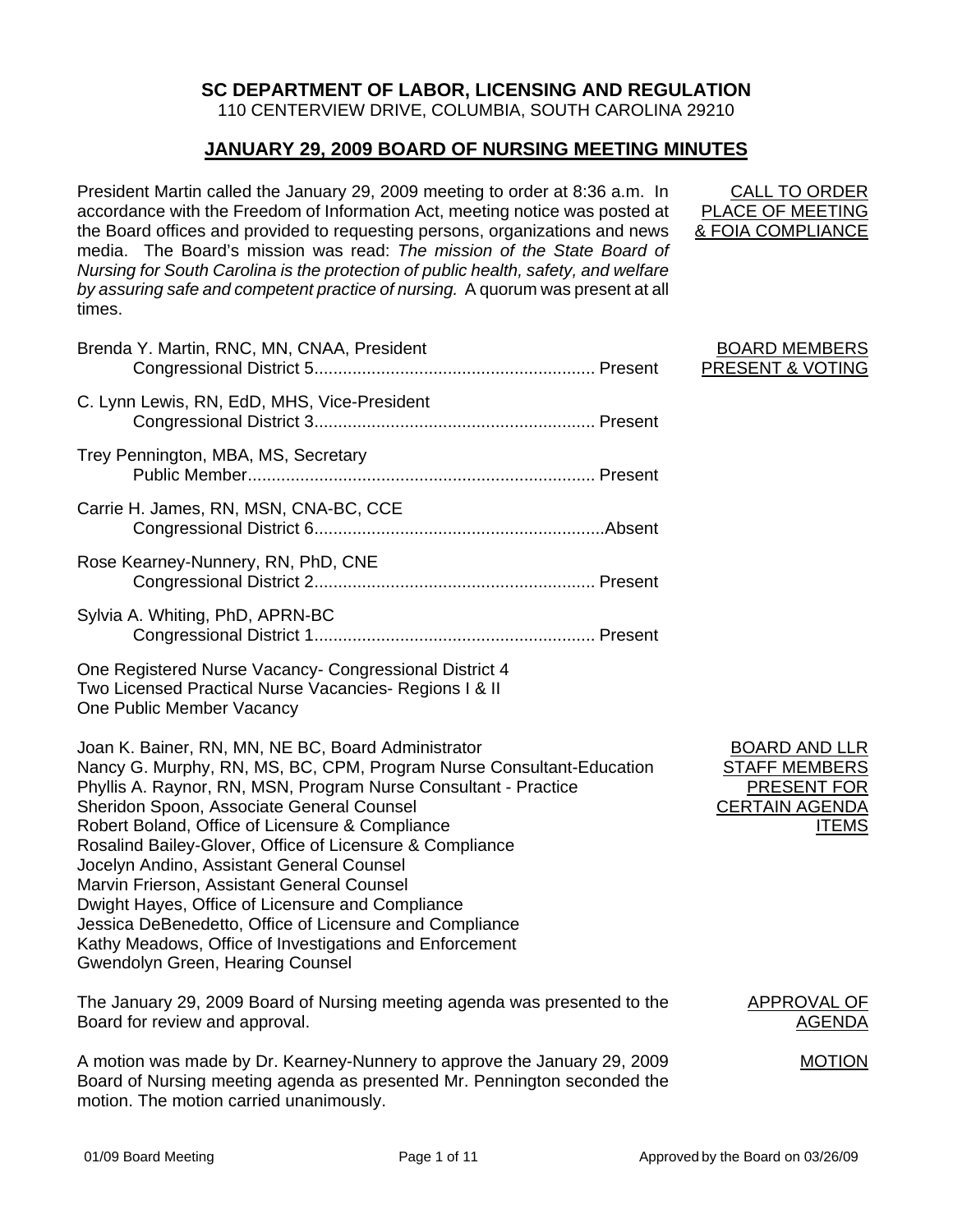The January 29, 2009 Consent Agenda was presented to the Board for approval, acceptance or adoption on the consent agenda:

A motion was made by Dr. Kearney-Nunnery to remove the Consent Agenda. Dr. Lewis seconded the motion. The motion carried unanimously.

The November 2008 Board of Nursing Meeting Minutes were presented for Board review and approval.

A motion was made by Dr. Kearney-Nunnery to defer approval of the November 2008 Meeting Minutes. Mr. Pennington seconded the motion. The motion carried unanimously.

Ms. Martin chaired the 2009 Nominating Committee. She presented the following slate of officers for the Board review and vote: for President – Lynn Lewis, for Vice-President – Sylvia Whiting and for Secretary – Trey Pennington.

A motion was made by Ms. Martin to elect Lynn Lewis as Board President, Sylvia Whiting as Board Vice President and Trey Pennington as Board Secretary. Dr. Kearney-Nunnery seconded the motion. The motion carried unanimously.

The Board Members and staff thanked Ms. Martin for tenure as board president. Ms. Martin thanked the Board and staff for their support during her term as Board President.

The Board discussed 2009 Board and staff representative assignments for standing committees and task forces.

A motion was made by Dr. Kearney-Nunnery to appoint representatives to committee and task forces as shown below. Dr. Lewis seconded the motion. The motion carried unanimously.

| Committee/Task Force                        | <b>Board Member/Staff</b>      |
|---------------------------------------------|--------------------------------|
| <b>Advanced Practice Committee</b>          | Whiting / Raynor & Bainer      |
| <b>Advisory Committee On Nursing</b>        | James, Kearney-Nunnery /Bainer |
| Legislative Committee (Ad Hoc)              | Martin, Pennington             |
| Nursing Practice & Standards Committee      | Martin / Raynor & Bainer       |
| <b>RPP Advisory Committee</b>               | Whiting                        |
| <b>UAP Task Force</b>                       | James, Lewis                   |
| Nurse Practice Act /Collaboration Committee | Kearney-Nunnery                |

The 2009 National Council of State Boards of Nursing (NCSBN) Mid Year Meeting will be held on March 2-4, 2009 in Chicago, Il.

A motion was made by Dr. Kearney-Nunnery for President Elect Lewis and Ms. Bainer, Board Administrator to attend the 2009 National Council of State Boards of Nursing (NCSBN) Mid Year Meeting. Ms. Martin seconded the motion. The motion carried unanimously.

The Board discussed disciplined Advanced Practice Registered Nurses (APRN) supervision. Ms. Bainer reported that the ten states she contacted accept physician supervision in lieu of the registered nurse (RN) supervision. One state DISCIPLINED APRN

# APPROVAL OF CONSENT AGENDA

## MOTION

APPROVAL OF MINUTES

MOTION

## APPOINTMENT OF 2009 OFFICERS

## MOTION

#### 2009 COMMITTEE ASSIGNMENTS

MID YEAR MEETING

MOTION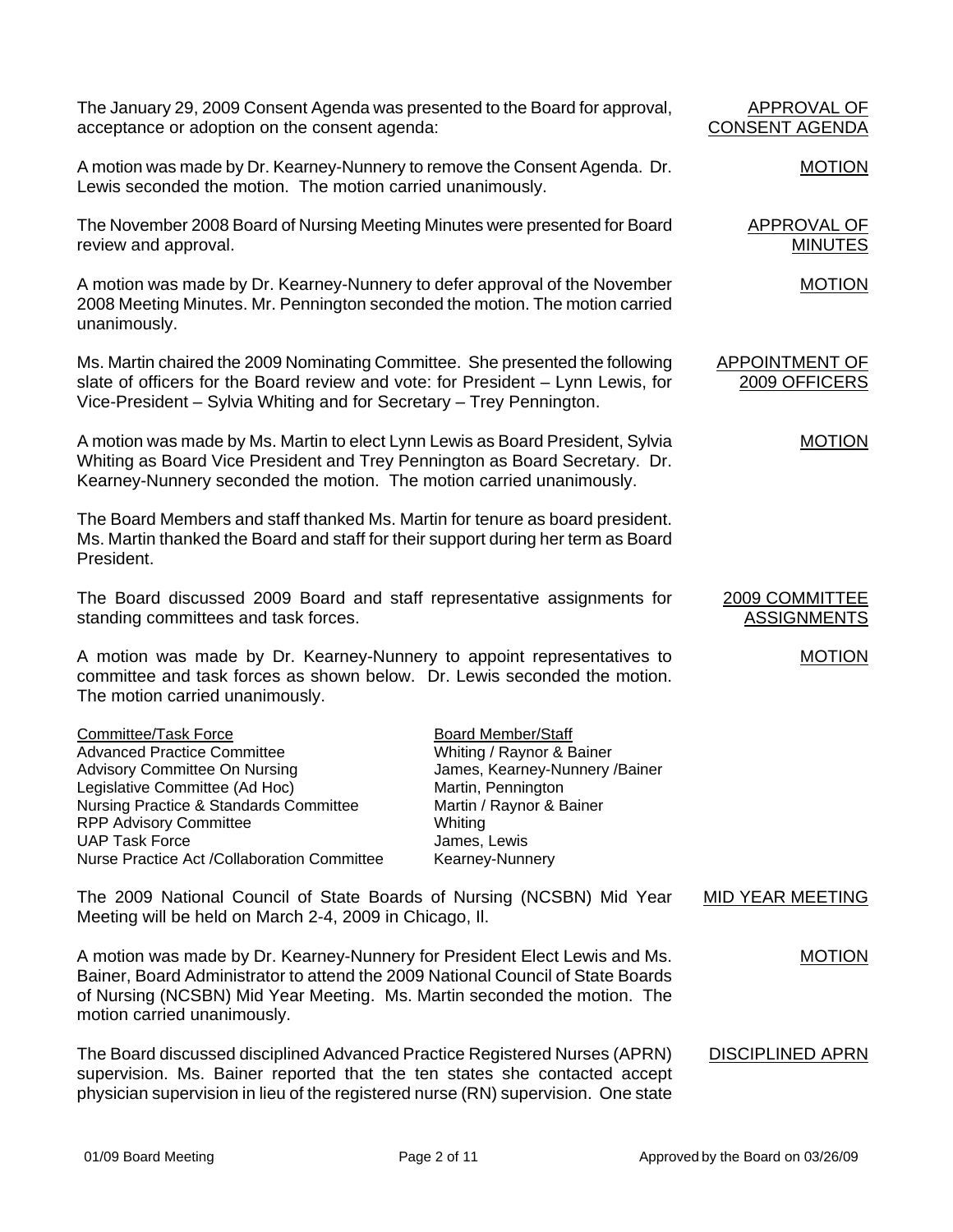did not allow the APRN to practice in that role until they were no longer under discipline. Discussion included but was not limited to requiring another RN to supervise the APRN being a hindrance to APRN practice, having another APRN as an accountability partner/peer, issues with physicians completing the required quarterly reports, importance of licensed nurse being involved with nursing discipline and returning to practice at appropriate time in recovery for nurses who have abuse/addiction problems.

A motion was made by Dr. Whiting to require an advanced practice registered nurse (APRN) who is being disciplined establish a relationship with an APRN peer with quarterly reports coming from the accountability partner as well as the supervising physician with the preference that they come from the APRN due to the possible distance and limited contact between the physician and APRN. Dr. Kearney-Nunnery made a friendly amendment for clarity that if there is discipline for an APRN with a requirement for probation and quarterly reports that another APRN in their practice setting or their supervising/collaborating physician and a peer APRN provide the quarterly reports. Dr. Whiting accepted the amendment. Dr. Lewis seconded the motion. The motion carried unanimously.

Ms. Bainer reported that National Council of State Boards of Nursing (NCSBN) will be visiting the Board at its March 26-27, 2009 meeting. We will begin the meeting with a presentation from Kathy Apple, NCSBN Executive Director. Board asked that leadership succession, Nurse Licensure Compact Administrators (NCLA), 10 Year Transition for Plan for ADN to BSN, and Medication Assistant-Certified be included in the presentation. Hearings will be held at 1:00 p.m. on Friday, March 27, 2009.

For the record, the Board expressed concern that several letters of interest in appointment and reappointment to the Board of Nursing have been sent to the Governor but there have been no recent appointments. Ms. Bainer will follow up on this issue.

Jenna Frock, Vice President, Alice Frye, Dean of Health Sciences, and Patricia Lifesey, RN, MSN, Nursing Department Chairperson of Aiken Technical College appeared before the Board to provide the one year report. The Aiken Technical College Associate Degree Nursing Program (ADN) received initial accreditation with the national League for Nursing Accrediting Commission (NLNAC) based on its site visit conducted April 22-24, 2007. The next NLNAC visit is scheduled for Spring 2012. Initial approval of the Aiken Technical College ADN program was granted by the Board at its March 2005 meeting with full approval being granted its January 2008 for one year with a report to the Board at the end of that year regarding their National Council Licensure Examination (NCLEX) success rate. Discussion included but was not limited to NCLEX success rates, admission requirements, student enrollment and retention as well as changes implemented.

Dr. Kearney-Nunnery made a motion to go into executive session for the purpose of receiving legal counsel. Dr. Lewis seconded the motion. The motion carried unanimously.

Dr. Kearney-Nunnery made a motion to leave executive session. Dr. Whiting seconded the motion. The motion carried unanimously. No actions were taken during executive session.

MOTION

#### NCSBN VISIT

### AIKEN TECHNICAL COLLEGE

MOTION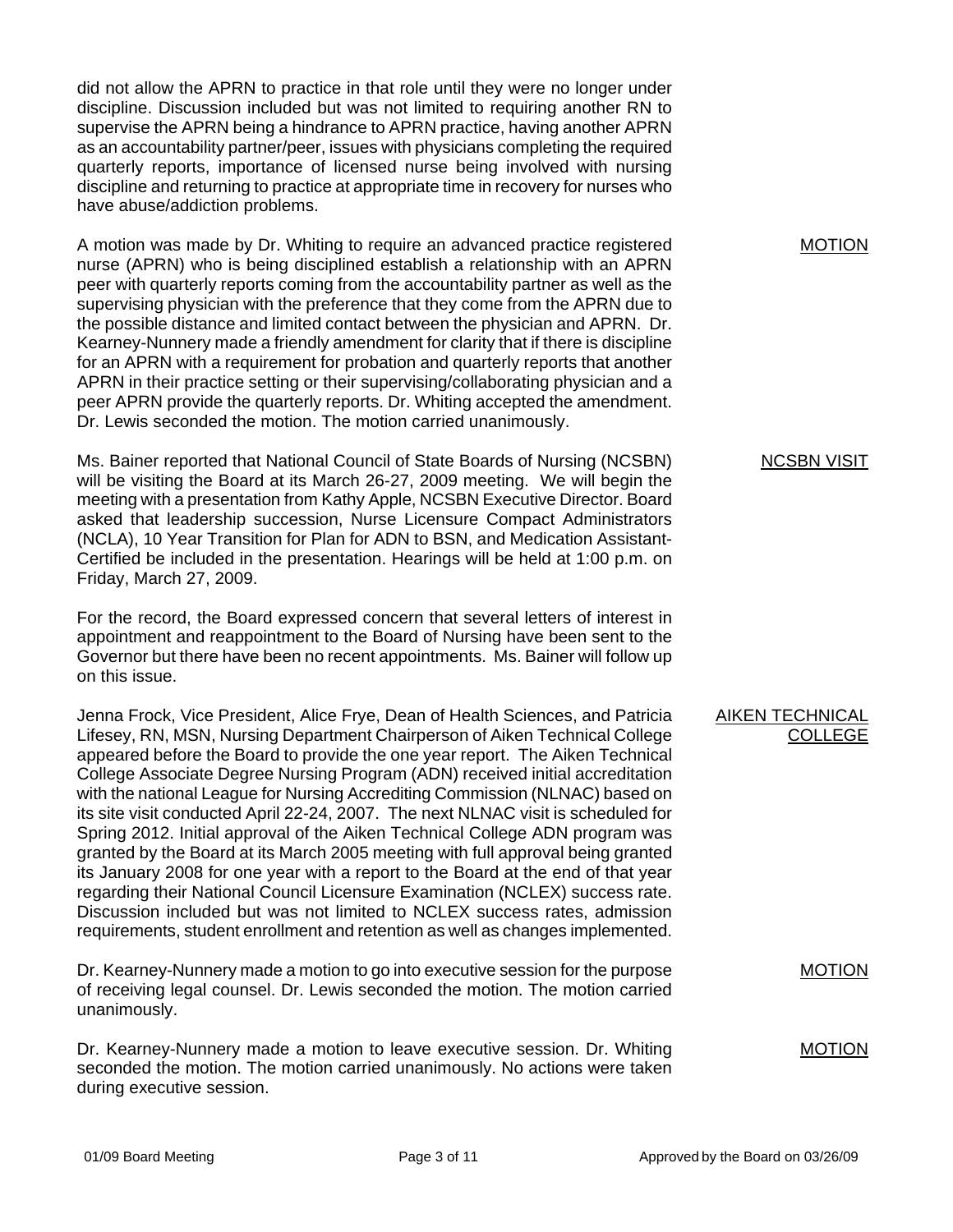Dr. Kearney-Nunnery made a motion to defer action on the Aiken Technical College Associate Degree Nursing Program (ADN) for six months, with recommendation to collect additional data and provide a report to the Board at its July 2009 meeting regarding the status/plan for successful program outcomes. Dr. Lewis seconded the motion. The motion carried unanimously.

Rita Conner, RN, MSN, Dean - Allied Health Program and Stephanie Denison, RN, MSN - Maternal-Child Course Coordinator of Blue Ridge Community College (College) appeared before the Board by conference call. Pursuant to Regulation 91-6, the College requested approval to conduct clinicals in South Carolina. The College has been conducting clinicals in South Carolina for more than ten years. Discussion included but was not limited to the letter regarding contract originated by the facility not being updated since 1988, the facility and school annually renewing the contract, and the College only utilizing the facility approximately six weeks a year in the fall.

A motion was made by Dr. Kearney-Nunnery to approve Blue Ridge Community College to conduct clinicals in South Carolina after receipt of an updated/current contract and an update letter from the hospital administrator supporting the program to include that the patient care will not be negatively impacted. Dr. Lewis seconded the motion. The motion carried unanimously.

Dr. Kearney-Nunnery recused herself due to employment with South University.

Dan Coble, President -Tampa Campus, Laurie Harden, Nursing Program Director -South University -Columbia Campus and Rose Kearney-Nunnery, Dean, -South University appeared before the Board to discuss a curriculum change. Dr. Kearney-Nunnery was introduced as the founding dean and provided the board with the new organizational structure for the South University College of Nursing. At its December 2, 2008 meeting, the Advisory Committee on Nursing (ACON) recommended that the Board approve South University's request to change their curriculum contingent upon the Board's review of the faculty data sheet regarding faculty planning for the new curriculum request.

A motion was made by Dr. Lewis to approve the South University curriculum change request. Dr. Whiting seconded the motion. The motion carried unanimously.

Robert Boland, Department of Labor, Licensing and Regulation (LLR)-Special Projects, reported on criminal background checks (CBC). He explained that beginning March 2, 2009 CBCs would be required for all examination, endorsement and reinstatement/reactivation applicants. Ms. Bainer reported that the cost will be \$54 which is paid directly to the vendor and is not revenue for LLR. The CBC includes both a state and federal check. Applicants will go to one of several sites across the state to provide digital fingerprints. The applicant will give the vendor a special number (OIR) to identify where the CBC should be sent and the CBC will be sent to our office. The CBC cannot be shared. A selected few will have access to the CBCs. These staff members will also undergo a CBC. To capture current licensees, beginning this year 10% of the licensees will be randomly selected each year to have their CBC run until all approximately 60, 000 nurses have a CBC on file with our office. This may increase the number of investigations. Initial and renewal application forms will be reviewed when a currently licensed nurse has an item show up on their CBC to see if the nurse

MOTION

BLUE RIDGE **COMMUNITY** COLLEGE

MOTION

## SOUTH UNIVERSITY

MOTION

**CRIMINAL BACKGROUND** CHECK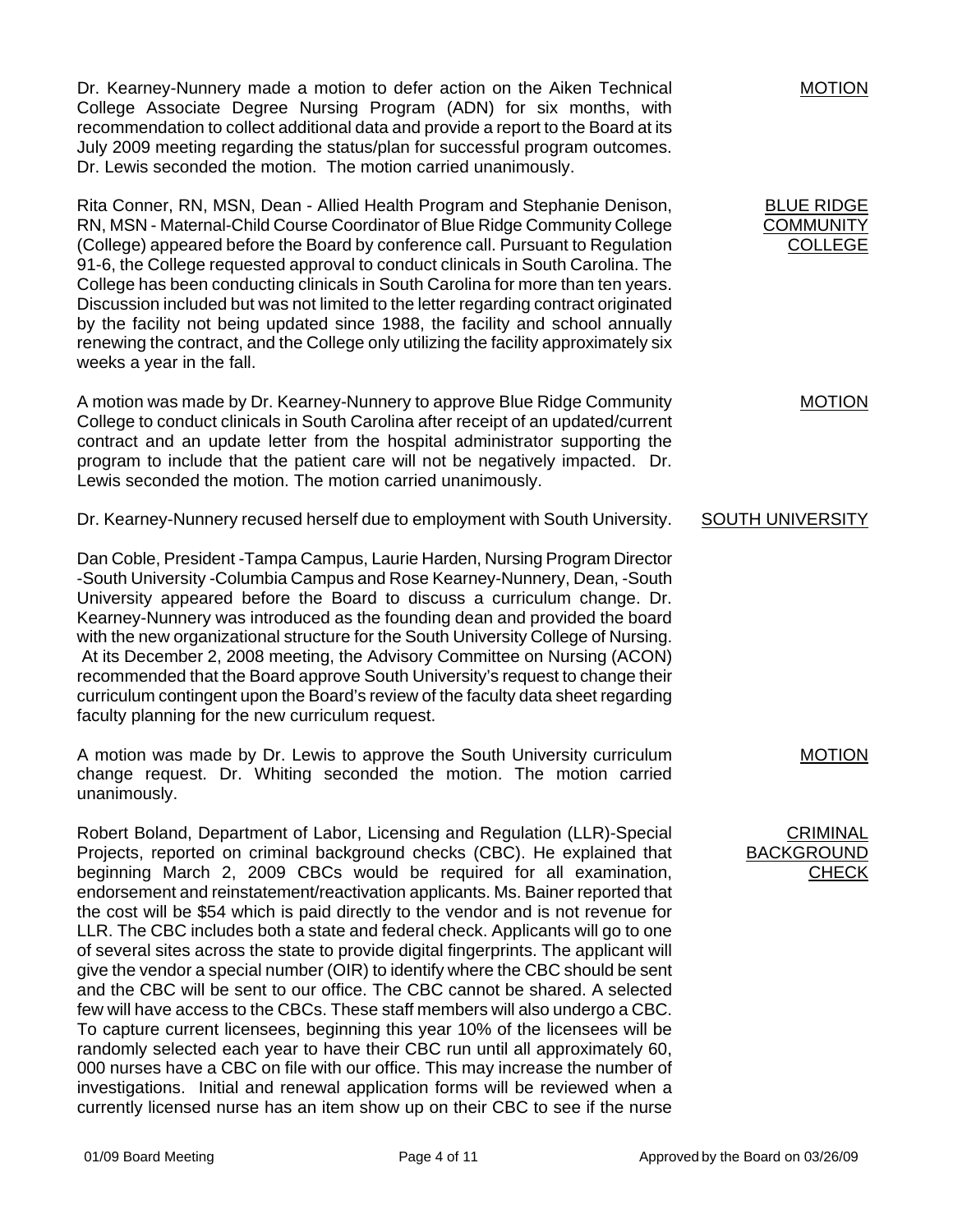reported this information on that application. Further discussion included but was not limited to Board not sharing the CBC with schools or facilities, not accepting CBC from schools or facilities, a report to the Board in six months, education on this new requirement, and disciplinary CBC. Rosalind Bailey-Glover was introduced. Mr. Boland is now working on special projects. Ms. Bailey-Glover will be taking his place as manager over initial licensure for health and medically related boards as well as for business related boards.

A motion was made by Dr. Kearney-Nunnery to start a 10% criminal background check of current licensees and to request a six month report on the status of the 10% check and on the criminal background check for examinations, endorsements and reinstatements/reactivations. Dr. Lewis seconded the motion. The motion carried unanimously.

Ms. Bainer reported on changes to the Nurse Licensure Compact Administrators (NCLA) changes. Sheridon Spoon, Associate General Counsel, reviewed the changes and advised that legislative changes were not required to make these changes. The changes will be implemented in August 2009. Our state is already compliant with some changes such as authorizing full practice privileges for temporary licenses and implementation of the criminal background check requirement. Other changes include but are not limited to accepting military identification, obtaining signed affidavits, and allowing use of a foreign address as homes address for a single state license. Ms. Bainer is working with Mr. Boland and will have all changes implemented via a policy.

A motion was made by Dr. Kearney-Nunnery to make the required changes to the applications and process to comply with the Nurse Licensure Compact Administrators (NCLA) changes. Dr. Whiting seconded the motion. The motion carried unanimously.

The Board requested a report on the Nurse Licensure Compact Administrators (NCLA) changes in March.

It was noted that the actual title of the unlicensed assistive personnel (UAP) being discussed is Medication Assistant – Certified (MA-C). Bunny Runge of the South Carolina Health Care Association (SCHCA) appeared before the Board to discuss possible legislation to regulation MA-Cs in South Carolina. Discussion included but was not limited to: MA-C are not practicing in long term care to take over the nurses' job but to allow nurses to truly practice nursing including assessment, MA-C not providing medication by nasogastric or injections, nurses provide first doses and assessments, reports that there are no increases in medication errors with MA-C, frequency of reporting by facilities, educational requirements, MA-C start as a certified nursing assistant (CNA), certifications not licenses are issued, large numbers in this category, investigation of complaints and disciplinary actions. The Board is in support of regulation of MA-C. The Board asked that a task force look into the fiscal impact to include staffing, obtain data from other states who regulation MA-C, and review the National Council of State Boards of Nursing (NCSBN) guidelines.

Ms. Bainer requested that the Board consider adding education requirements to the disciplinary requirements for advanced practice registered nurses (APRN). There are National Council of State Boards of Nursing (NCSBN) courses that may be appropriate for APRN. Discussion included but was not limited to APRN

MOTION

#### NCLA CHANGES

MOTION

CERTIFIED MEDICAL ASSISTANTS (CMA) PROPOSED LEGISLATION

REGISTRATION OF MEDICATION ASSISTANT – CERTIFIED (MA-C)

#### CIVIL PENALTIES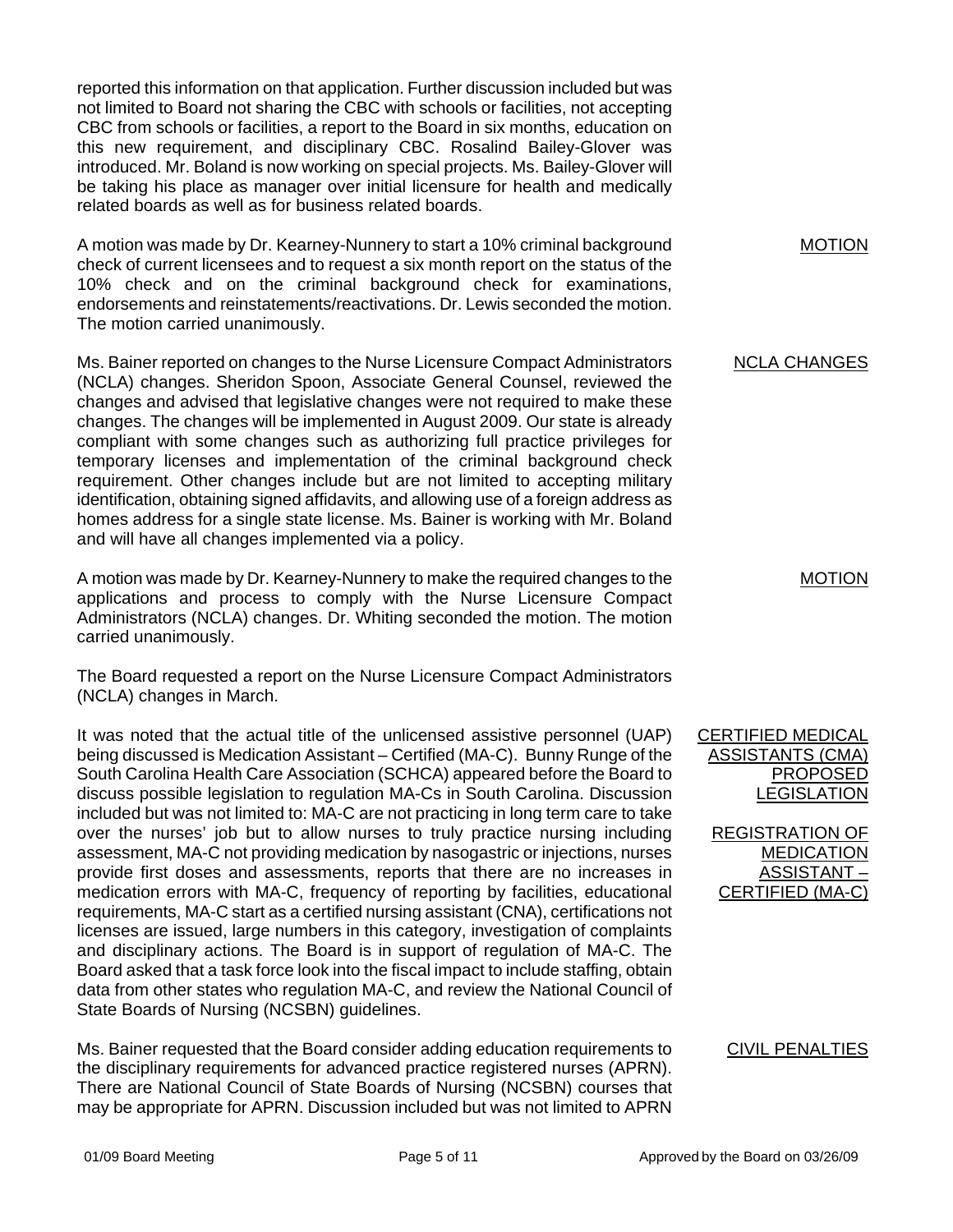who do not renew their licenses also do not renew their prescriptive authority and cannot practice as a registered nurse (RN) and concern that certifications are issued sometimes for five years and may be renewed by continuing education alone with no actual practice depending on the type of certification. Dr. Lewis asked that the Advanced Practice Committee look at the practice requirement for APRN.

Ms. Bainer discussed the celebration of 100 years of nursing regulation in South Carolina. The Board will most likely receive an award from National Council of State Boards of Nursing (NCSBN) in celebration of this historic event. Due to restructuring and budget concerns, Ms. Bainer suggested that the Board have a commemorative issue of the Palmetto Nurse. The Board discussed interviewing current and past board members, the longest licensed nurse, past administrators and employees. Further discussion included but was not limited to including a history of nurse licensure in South Carolina, producing a CD or DVD, an ultimate CD/DVD that would include photos, and making the information available to schools and individuals. Ms. Bainer will consult with Public Information.

Ms. Bainer provided the Board with a copy of the staff's six month report that was forwarded to H. Rion Alvey, Assistant Deputy Director, Health and Medical Professions. The report covered the time period after restructuring in July 2008 through the end of 2008. SIX MONTH REPORT

A motion was made by Dr. Whiting to issue a commendation to the Board staff for the excellence they have demonstrated. Dr. Kearney-Nunnery seconded the motion. The motion carried unanimously.

The Board deferred action until their March 26-27, 2009 meeting on the Advanced Practice Committee materials pending receipt of more committee nominations.

The Board reviewed three requests for reappointment as well as one new nomination to the Advisory Committee on Nursing (ACON) in accordance with new charter.

A motion was made by Dr. Lewis to reappoint Linda Howe as one of the Bachelors of Science in Nursing Educators (BSN) representatives, to reappoint Angie Olawsky to the Nursing Service Administrator Public Health representative, to move Stephanie Burgess into the Graduate Educator for the remainder of her term which expires in December 2009, and to appoint Mary Jo Scrivener-Howard for the representative for Nursing Service Administrator Hospital (Large/Urban). Dr. Kearney-Nunnery seconded the motion. The motion carried unanimously.

Dr. Kearney-Nunnery asked that nominees who are not appointed by the Board to serve on the committee for which they were nominated but who are qualified for another position or another committee, be notified of and considered for positions on other committees. The Board asked that staff follow up with Ms. Moore about her wishes regarding her reappointment to the Advisory Committee on Nursing.

The Board was provided with the National Council of State Boards of Nursing (NCSBN) Proposed 2010 RN Test Plan® for review and input.

100 YEAR **CELEBRATION** 

MOTION

ADVANCED PRACTICE **COMMITTEE** 

ADVISORY COMMITTEE ON NURSING

| NCLEX-RN         |  |
|------------------|--|
| <b>TEST PLAN</b> |  |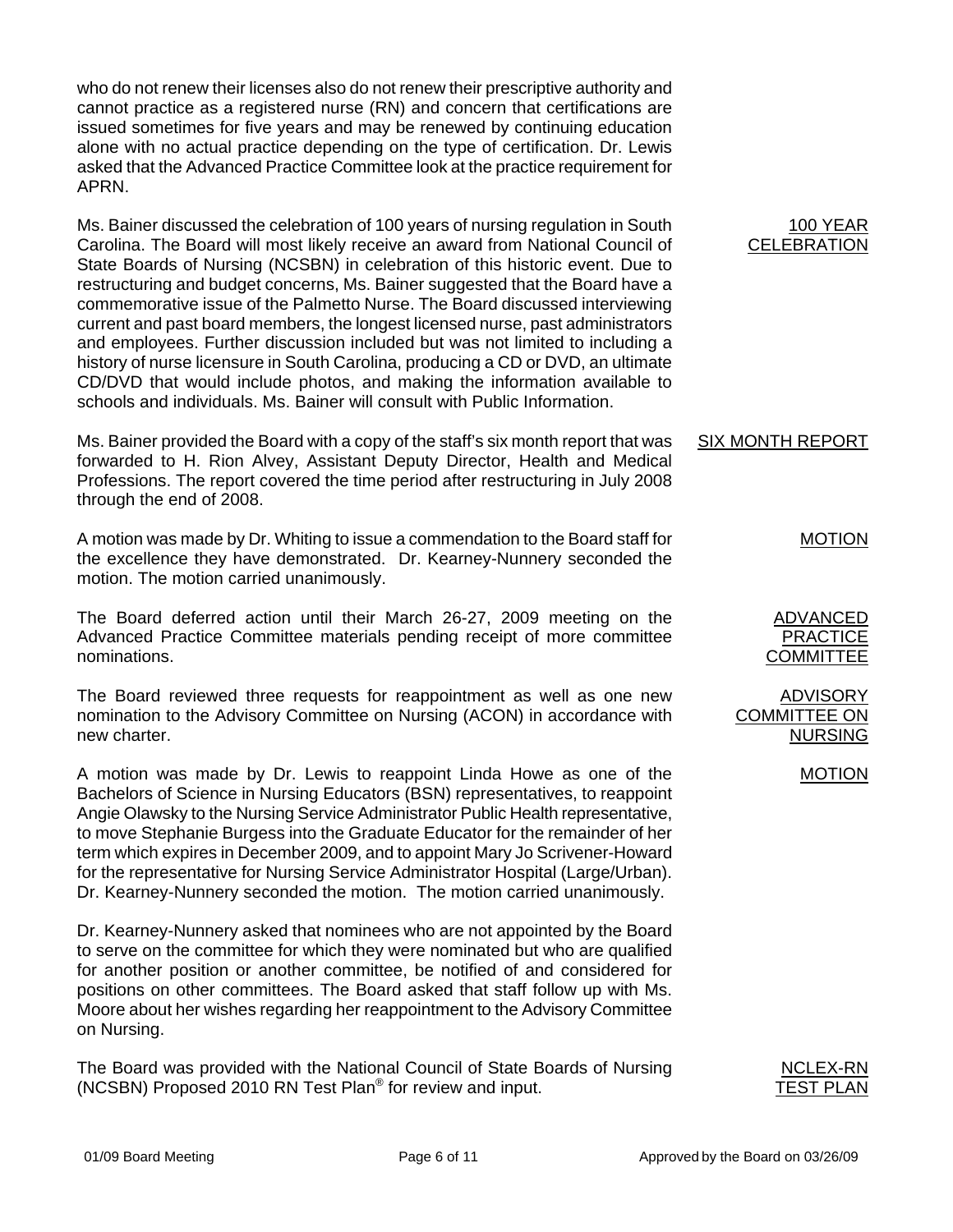A motion was made by Dr. Kearney-Nunnery to go into executive session for the confidential review and evaluation of Proposed 2010 RN Test Plan® per contract with National Council of State Boards of Nursing (NCSBN). Dr. Whiting seconded the motion. The motion carried unanimously. A motion was made by Dr. Whiting to return to public session. Dr. Kearney-Nunnery seconded the motion. The motion carried unanimously. A motion was made by Dr. Kearney-Nunnery to accept the National Council of State Boards of Nursing (NCSBN) Proposed 2010 RN Test Plan<sup>®</sup> as presented. Dr. Lewis seconded the motion. The motion carried unanimously. MOTION MOTION MOTION The Offices of General Counsel and Licensure and Compliance provided the Board with public and private consent agreements for their review and consideration. These consent agreements were signed by respondents in lieu of disciplinary hearings. The Board may accept, amend, or reject the agreements. Respondents may sign the consent agreement amended by the Board but have the right to request a panel hearing in lieu of signing the amended agreement. Dr. Kearney-Nunnery recused herself from discussion and voting on Case #2006- 408 as well as Case #2008-489. A motion was made by Dr. Lewis to accept the Public Consent Agreements presented for Case #2006-408 and Case #2008-489. Mr. Pennington seconded the motion. The motion carried unanimously. A motion was made by Dr. Kearney-Nunnery to accept the Public Consent Agreement presented for Case #2008-418. Mr. Pennington seconded the motion. The motion carried unanimously. A motion was made by Dr. Kearney-Nunnery to accept the Public Consent Agreements as presented for Case #2008-338, Case #2008-305, Case #2008- 240, Case #2007-517, Case #2008-106, Case #2007-429, Case #2007-325, Case #2008-428, Case #2008-93, Case #2008-481, Case #2007-388, Case #2008-366, Case #2008-444, Case #2005-42, Case #2008-324, Case #2008- 451, Case #2008-281, Case #2008-104, Case #2007-224, Case #2008-153, Case #2007-84, Case #2008-313, Case #2007-366, Case #2008-421, Case #2008-264, Case #2008-70, Case #2008-585, Case #2007-209, Case #2007- 338; to accept Public Consent Agreements presented for three licensure applicants, to accept Private Consent Agreements for Case #2007-525, Case #2008-393, Case #2008-400, Case #2008-333, Case #2008-342, Case #2007- 340 and to accept 5 private consent agreements for unlicensed practice as presented. Mr. Pennington seconded the motion. The motion carried unanimously. One consent agreement for unlicensed practice was returned for correction of the civil penalty according to policy. CONSENT AGREEMENTS MOTION MOTION MOTION

Lawrence J. Eberlin, RN and Elizabeth Swanson, FNP of the Department of Juvenile Justice (DJJ) appeared before the Board to discuss their request for an extension of the 45 mile limit for Bryant R. Fortner, MD to supervise Elizabeth A. Swanson, FNP during the eight to twelve hours she practices at DJJ. The former supervising physician is no longer with DJJ. Dr. Fortner is approximately 70 miles

DEPARTMENT OF JUVENILE JUSTICE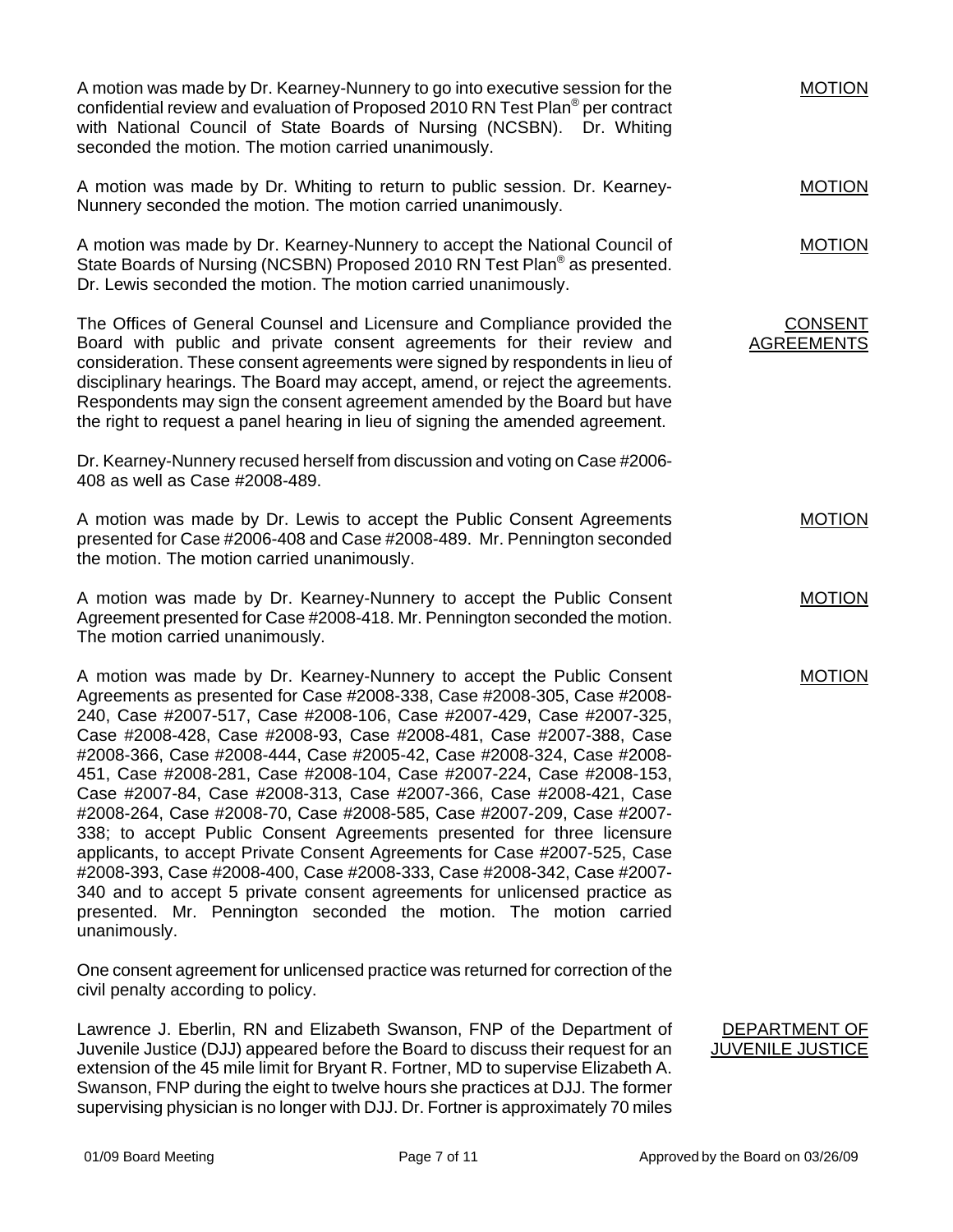from the practice site and the alternate supervising physician, Michael Reed, MD, is approximately 90 miles away. Discussion included but was not limited to age of inmates of 13-18 years old, the type of care being provided to inmates, current need to transport inmates from Union to Columbia due to loss of physician, DJJ current recruiting efforts, and lack of patient care due to loss of physician.

A motion was made by Dr. Whiting to approve the request Department of Juvenile Justice request to extend the 45 mile limit for Bryant R. Fortner, MD to supervise Elizabeth A. Swanson, FNP and Michael Reed, MD as alternate supervising physician with a report to the Board in six months. Dr. Lewis seconded the motion. The motion carried unanimously.

This request must also be reviewed and approved by the Board of Medical Examiners.

The Board was provided with the Resolutions Committee Report and recommendations for cases reviewed since the September 2008 Board of Nursing meeting for review and approval. Cases were reviewed by the Committee utilizing the Disciplinary Sanctions Guidelines approved by the Board.

A motion was made by Dr. Lewis to approve the Resolutions Committee Report and Recommendations for Consent Agreements, Dismissals, Letters of Concern, Flagged Pending Unresolved Disciplinary Action and Formal Complaints as presented. Dr. Kearney-Nunnery seconded the motion. The motion carried unanimously.

The Board reviewed the Hearing Panels' findings of fact, conclusions of law, recommendations, transcripts and exhibits to determine appropriate sanctions.

Memoranda of Agreement (MOA) regarding violation of the Nurse Practice Act, violation of previous Board orders or unlicensed practice were presented to the Board for review and determination of appropriate sanctions.

Respondents appeared before the Board to respond to questions regarding their Panel Report or MOA. Respondents were aware of their right to legal counsel. Recovering Professional Program (RPP) representatives from were present to respond to questions in cases regarding their clients.

## PANEL REPORTS

A motion was made by Mr. Pennington in Case #2007-217 to accept the Hearing Panel's Findings of Facts, Conclusions of Law and Recommendation to indefinitely suspend Respondent's license and that Respondent must comply with the June 2007 Board order and provide results to the Board. Dr. Kearney-Nunnery seconded the motion. The motion carried unanimously.

A motion was made by Dr. Lewis in Case #2007-79 to accept the Hearing Panel's Findings of Facts, Conclusions of Law and Recommendation to indefinitely suspend Respondent's license with a possible stay if Respondent reenrolls with the Recovering Professional Program (RPP), Respondent may petition for reinstatement and must comply with any sanctions or restrictions that may be placed on Respondent's license by the Board. Mr. Pennington seconded the motion. The motion carried unanimously.

RESOLUTION COMMITTEE REPORT

MOTION

| PANEL REPORTS/ |
|----------------|
| MEMORANDA OF   |
| AGREEMENT      |

MOTION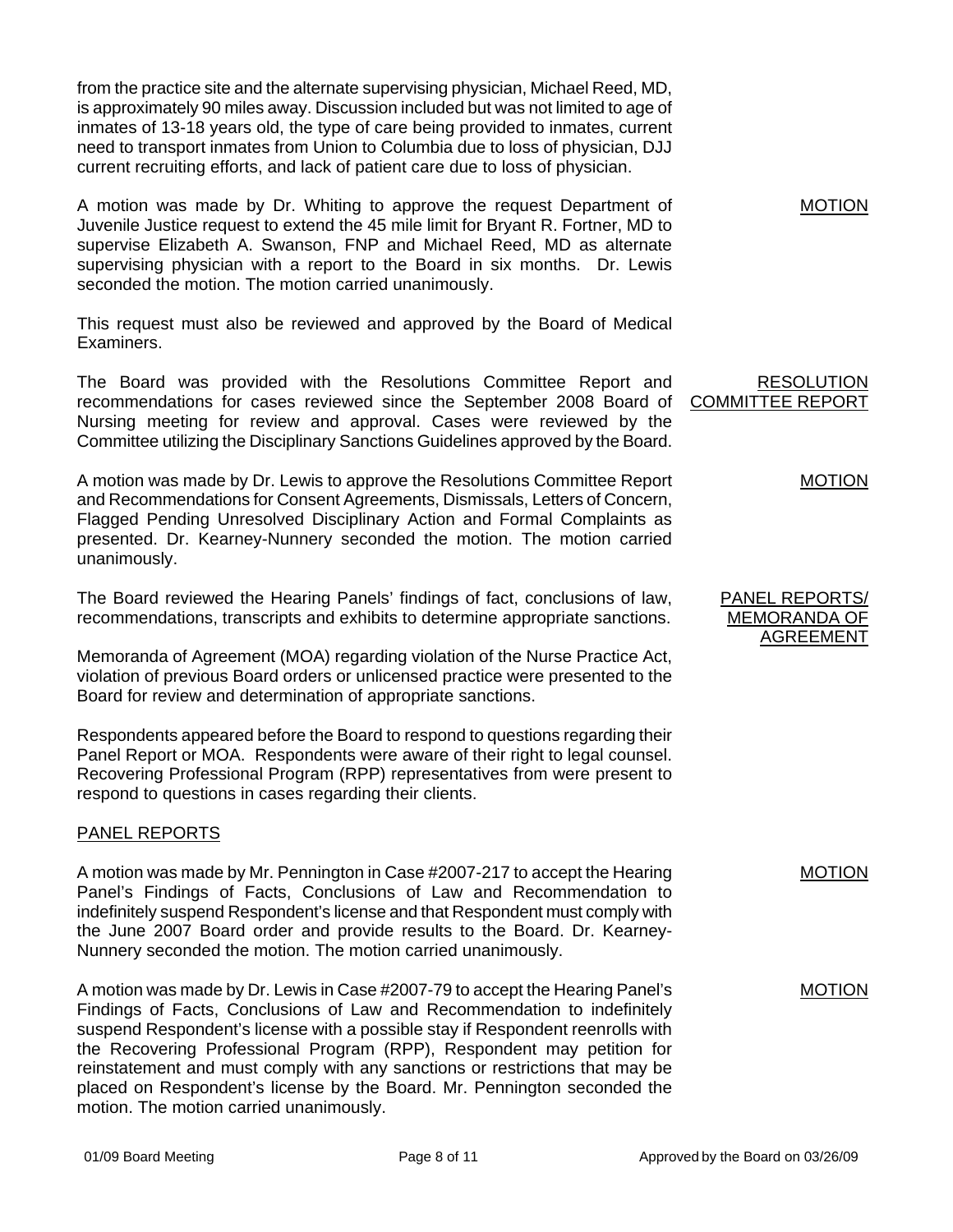| A motion was made by Dr. Kearney-Nunnery in Case #2008-99 to accept the<br>Hearing Panel's Findings of Facts, Conclusions of Law and Recommendation to<br>dismiss all charges. Dr. Lewis seconded the motion. The motion carried<br>unanimously.                                                                                                                                                                                                                                                                                                                      | <b>MOTION</b> |
|-----------------------------------------------------------------------------------------------------------------------------------------------------------------------------------------------------------------------------------------------------------------------------------------------------------------------------------------------------------------------------------------------------------------------------------------------------------------------------------------------------------------------------------------------------------------------|---------------|
| A motion was made by Dr. Kearney-Nunnery in Case #2008-89 to go into<br>executive session for the purposes of receiving legal counsel. Dr. Whiting<br>seconded the motion. The motion carried unanimously.                                                                                                                                                                                                                                                                                                                                                            | <b>MOTION</b> |
| A motion was made by Dr. Whiting to return to the hearing in Case #2008-89. Dr.<br>Lewis seconded the motion. The motion carried unanimously. No actions were<br>taken during executive session.                                                                                                                                                                                                                                                                                                                                                                      | <b>MOTION</b> |
| A motion was made by Dr. Lewis in Case #2008-89 to accept the Hearing Panel's<br>Findings of Facts, Conclusions of Law and Recommendation to indefinitely<br>suspend Respondent's license with a possible stay if Respondent reenrolls with<br>the Recovering Professional Program (RPP) and submits to a 5 year contract. Dr.<br>Kearney-Nunnery seconded the motion. The motion carried unanimously.                                                                                                                                                                | <b>MOTION</b> |
| A motion was made by Dr. Whiting in Case #2007-410 to accept the Hearing<br>Panel's Findings of Facts, Conclusions of Law and Recommendation to<br>indefinitely suspend Respondent's license with a possible stay if Respondent<br>reenrolls with the Recovering Professional Program (RPP), complies with<br>program recommendations, and receives clearance to return to work,<br>Respondent may petition the Board for reinstatement.                                                                                                                              | <b>MOTION</b> |
| A motion was made by Dr. Kearney-Nunnery in Case #2007-122 to go into<br>executive session for the purposes of receiving legal counsel. Dr. Lewis<br>seconded the motion. The motion carried unanimously.                                                                                                                                                                                                                                                                                                                                                             | <b>MOTION</b> |
| A motion was made by Dr. Lewis to return to the hearing in Case #2007-122. Dr.<br>Kearney-Nunnery seconded the motion. The motion carried unanimously. No<br>actions were taken during executive session.                                                                                                                                                                                                                                                                                                                                                             | <b>MOTION</b> |
| A motion was made by Dr. Kearney-Nunnery in the Memorandum of Agreement<br>in Case #2007-122 to issue a stay of suspension. Dr. Lewis seconded the<br>motion. The motion carried unanimously.                                                                                                                                                                                                                                                                                                                                                                         | <b>MOTION</b> |
| A motion was made by Dr. Kearney-Nunnery in Case #2007-122 to accept the<br>Hearing Panel's Findings of Facts, Conclusions of Law and Recommendation to<br>indefinitely suspend Respondent's license with a possible stay if Respondent<br>reenrolls with the Recovering Professional Program (RPP), complies with<br>program recommendations, and receives clearance to return to work,<br>Respondent may petition the Board for reinstatement and to provide information<br>to Respondent on how to voluntarily surrender her license. The motion was<br>withdrawn. | <b>MOTION</b> |
| A motion was made by Dr. Whiting in Case #2007-122 to accept the Hearing<br>Panel's Findings of Facts, Conclusions of Law and Recommendation to<br>indefinitely suspend Respondent's license with a possible stay if Respondent<br>reenrolls with the Recovering Professional Program (RPP), complies with                                                                                                                                                                                                                                                            | <b>MOTION</b> |

program recommendations, and receives clearance to return to work,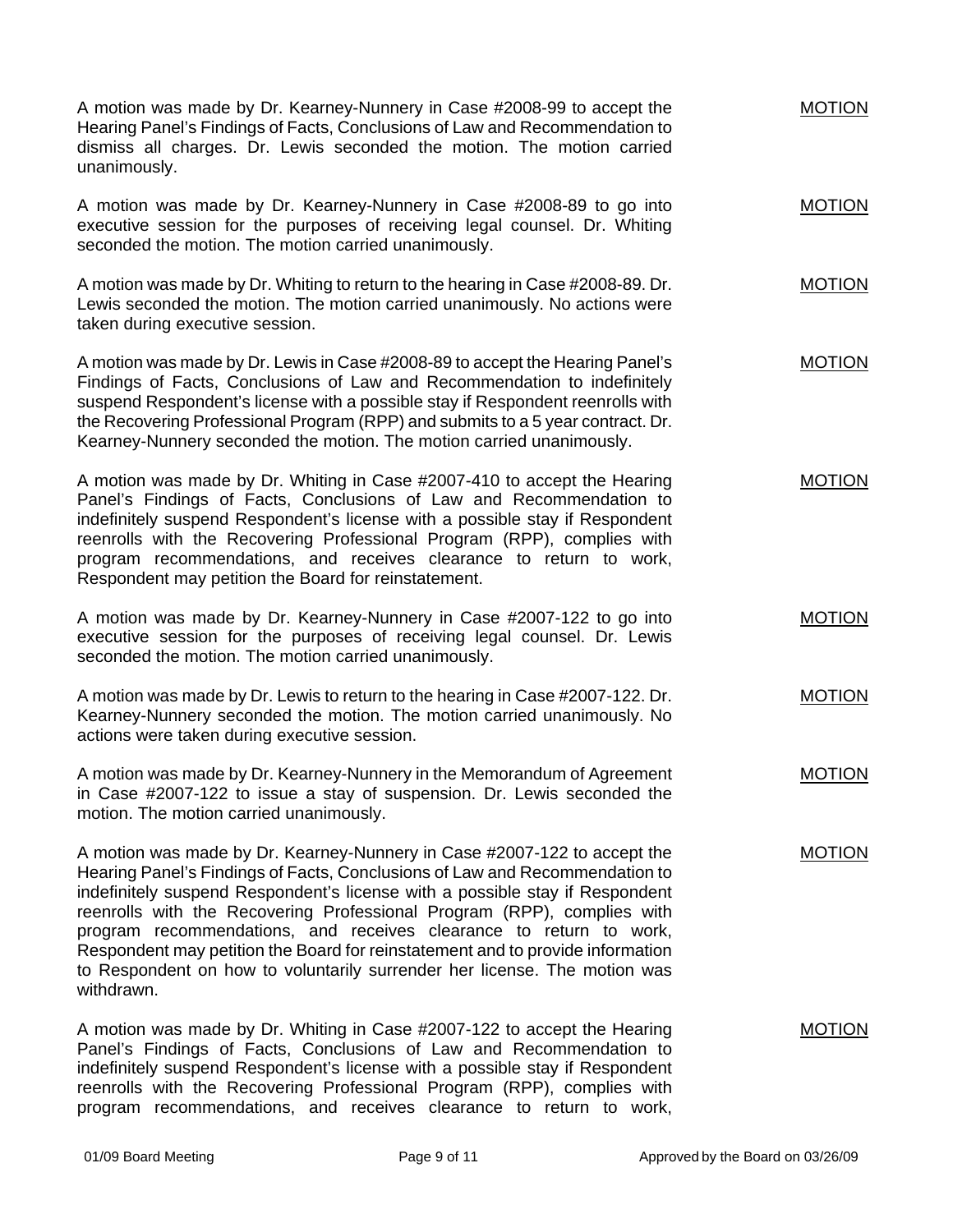Respondent may petition the Board for reinstatement. Dr. Lewis seconded the motion. The motion carried unanimously.

A motion was made by Dr. Lewis in Case #2007-311 to accept the Hearing Panel's Findings of Facts, Conclusions of Law and Recommendation to indefinitely suspend Respondent's license with a possible stay if Respondent reenrolls with the Recovering Professional Program (RPP), complies with program recommendations and receives clearance to return to work. Dr. Kearney-Nunnery seconded the motion. The motion carried unanimously. A motion was made by Dr. Lewis in Case #2007-322 to accept the Hearing Panel's Findings of Facts, Conclusions of Law and Recommendation to continue the suspension of Respondent's license and for Respondent to receive an evaluation from the Recovering Professional Program (RPP) and provide the results to the Board and add that Respondent must petition the Board for Reinstatement. Dr. Kearney-Nunnery requested a friendly amendment to require Respondent to appear before the Board. Dr. Lewis accepted the amendment. Dr. Kearney-Nunnery seconded the motion. The motion carried unanimously. A motion was made by Dr. Lewis in Case #2007-350 to acknowledge receipt of Respondent's letter stating she would not be able to attend the hearing, to o accept the Hearing Panel's Findings of Facts, Conclusions of Law and Recommendation to indefinitely suspend Respondent's license and that Respondent must petition and appear before the Board to seek reinstatement of license. Dr. Whiting seconded the motion. The motion carried unanimously. MEMORANDA OF AGREEMENT (MOA) A motion was made by Dr. Lewis in Cases #2006-189 / 2008-150 to require Respondent to continue in the Recovering Professional Program (RPP), that upon RPP recommendation and appearance before the Board, Respondent may petition for reinstatement. Ms. Martin offered a friendly amendment to require Respondent to continue with psychiatric care and to cooperative with RPP recommendations. Dr. Lewis accepted the friendly amendment. Dr. Kearney-Nunnery seconded the motion. The motion carried unanimously. A motion was made by Dr. Lewis in Case #2008-304 to go into executive session for the purposes of receiving legal counsel. Dr. Kearney-Nunnery seconded the motion. The motion carried unanimously. A motion was made by Dr. Lewis to return to the hearing in Case #2008-304. Dr. Kearney-Nunnery seconded the motion. The motion carried unanimously. No actions were taken during executive session. A motion was made by Dr. Whiting to require completion of a Board-approved ethics and a documentation course with six months. Dr. Kearney-Nunnery seconded the motion. The motion carried unanimously. A motion was made by Dr. Lewis in Case #2006-65 to go into executive session for the purposes of receiving legal counsel. Dr. Whiting seconded the motion. The motion carried unanimously. A motion was made by Dr. Whiting to return to the hearing in Case #2006-65. Dr. MOTION MOTION MOTION MOTION MOTION MOTION MOTION MOTION MOTION